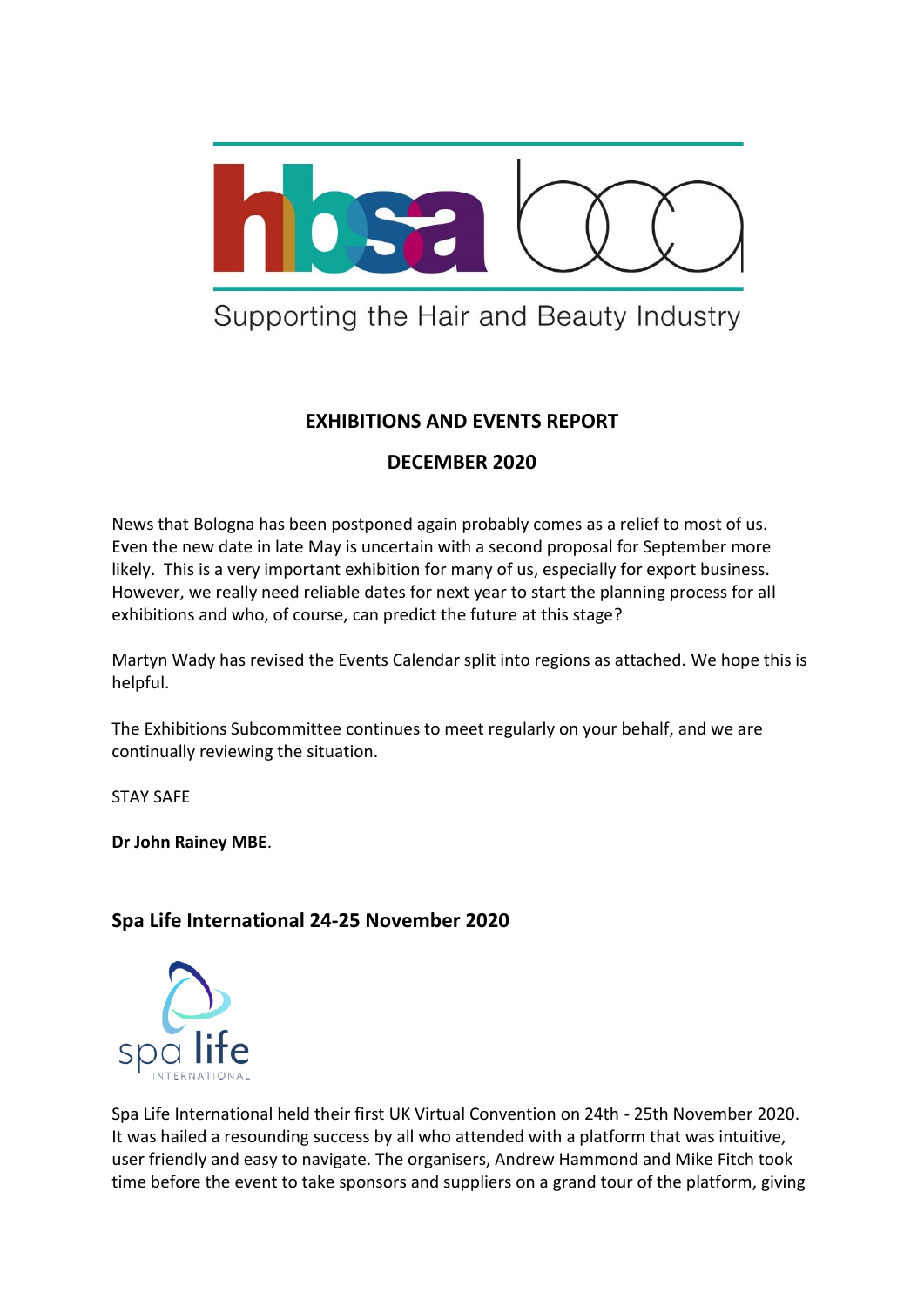everyone the opportunity to practice before the big day. So right from the beginning, we all knew how it worked, had loaded up our brand information on our designated meeting tables and had practised hopping from the virtual meeting rooms to the conference theatre and back again!

The two-day event followed the same format as the physical pre-COVID-19 events that have been successfully operating for the last 10 years (just without the hangover on Day two from the party the night before!)

Day one began with a keynote speech from Michelle Zelli, giving us all fantastic advice and inspiration on how to thrive in your career and life in general in hard times. This was followed by the popular speed-networking meetings, where spa operators meet with suppliers in pre-arranged 20-minute meetings to learn about their brand/s and discuss potential opportunities for working together. Each supplier had 14 virtual meetings in total, broken up by a couple of coffee breaks and lunch. During the breaks you could click onto the more informal tables to chat and catch up with colleagues from the industry. Each informal table had up to six chairs, and it worked as a mini Zoom meeting – as soon as you clicked on a chair, you joined the zoom conversation on that table.

Day two was conference day with a programme of interesting speakers across a wide range of topics which included, amongst others:

- The Rt Hon Caroline Nokes MP on how we get the government to recognise and take the Spa industry seriously
- Adam Chatterley and Helena Grzesk on the future of the UK Spa Association as a trade body
- Valerie Delforge on The Art of Communicative Leadership in Spa
- Anastasia Achilleos on what does 'world class' mean to you and your spa team

Again, you could network and catch up with industry colleagues in between the formal conference sessions. A live chat operated throughout the two days, so you could private message someone and arrange to meet on a specific table to have a chat. There was also a live Q and A, making the conference sessions interactive with the speakers. At the end of the conference, we all left feeling very inspired and connected to our wonderful industry and the people within it.

#### **Lisa Gerrard, Managing Director of Gerrard International**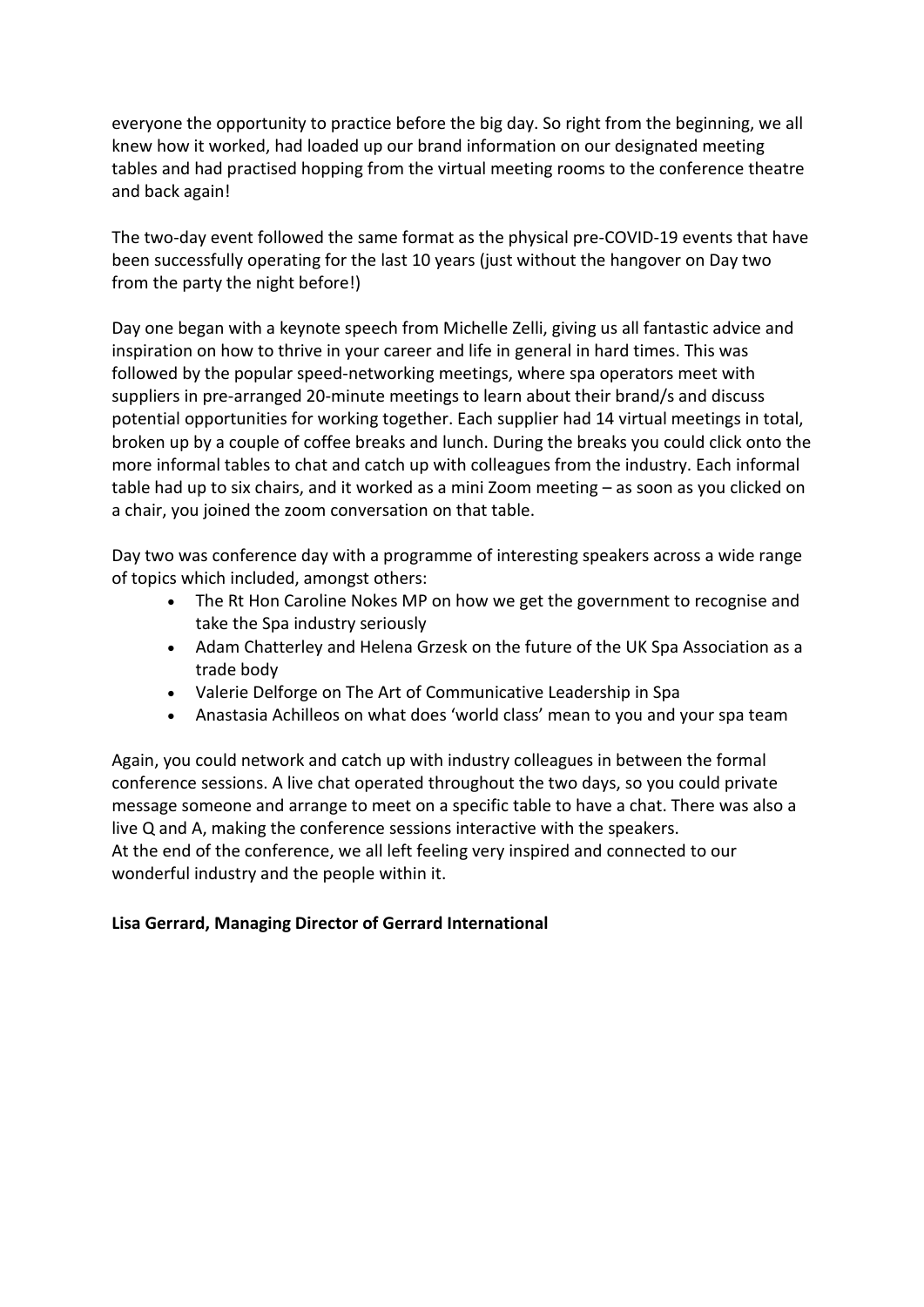

#### **Customs and Brexit. December 11th at 11.00am (webinar)**

Ian Worth from Crowe UK LLP who is an expert in customs compliance and supply chain challenges will be sharing some of his valuable knowledge with HBSA members. The key points of the webinar will include:

- The need for customs declarations
- Incoterms
- VAT registration changes
- Movements to and from Northern Ireland
- Free Trade Agreements
- Customs planning

To register please contact [info@thehbsa.co.uk](mailto:info@thehbsa.co.uk)

# **The Regulatory Impact of Brexit on Cosmetic Products. Are you ready for 31stDecember 2020? December 17th at 11.00am (webinar)**

As the transition period nears its end, it is vital that cosmetic and personal care companies take steps to stay compliant. Alex Fotheringham, Operations Director – Cosmetics at MSL Solution Providers, outlines the required measures to continue trading.

The UK may have made its official exit from the European Union (EU) on 31 January 2020; however, 31 December 2020 is the more important date for the €78bn EU cosmetics and personal care industry.

Although the UK is no longer part of the EU, existing EU legislation is currently still in place. This means that cosmetic products are still covered by the EU Cosmetics Regulation (1223/2009) until 31 December 2020, when the transition period expires. At this point, all UK and EU cosmetic and personal care manufacturers and brands must be prepared for the UK to be outside of the EU regulatory framework and compliant with the future UK regulation.

To register please contact [info@thehbsa.co.uk](mailto:info@thehbsa.co.uk)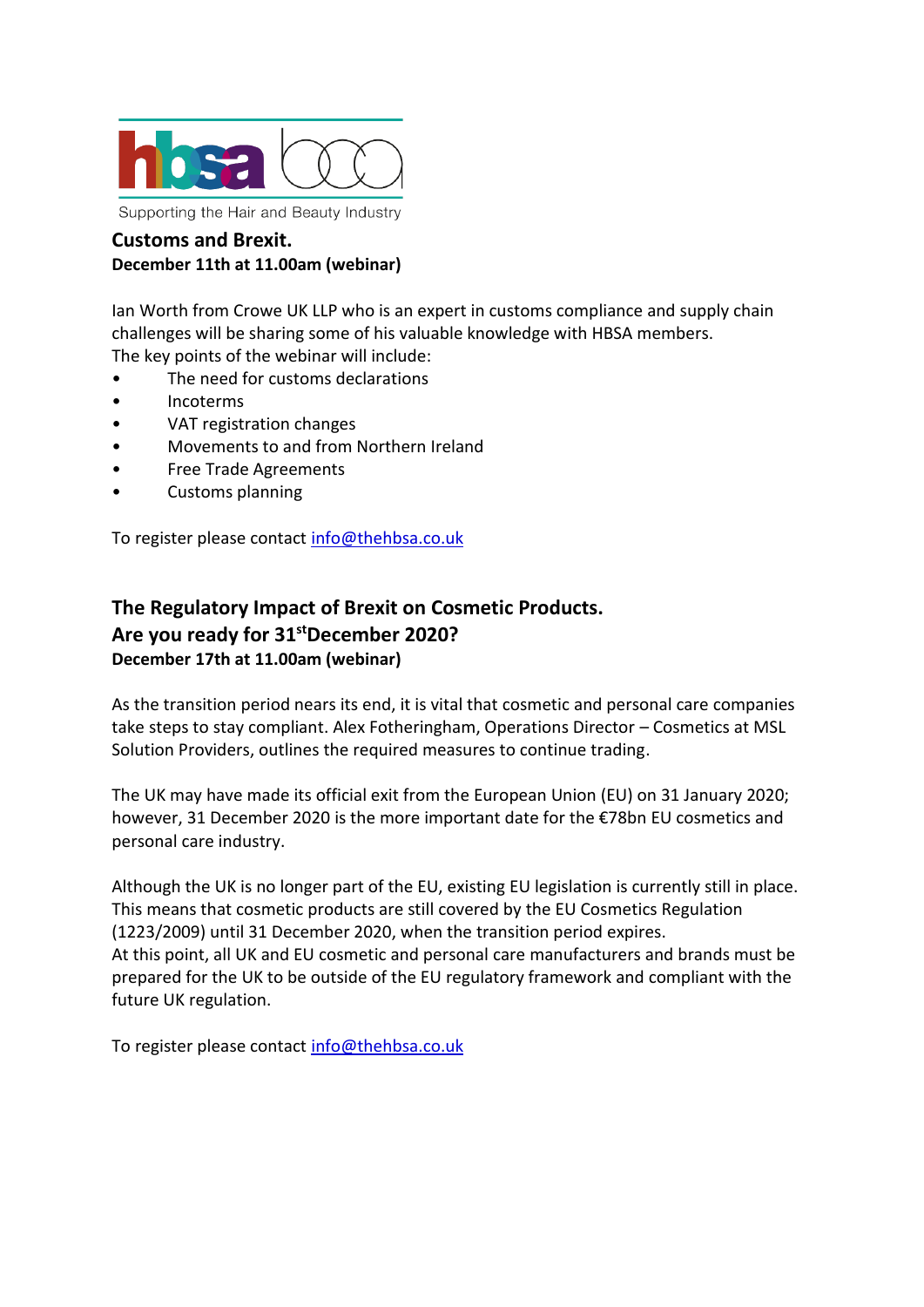### **British Hairdressing Awards 2020**

For the first time in its 36-year history, HJ's British Hairdressing Awards sponsored by Schwarzkopf Professional was held virtually. Live streamed on HJ's Facebook channel to a huge UK and international audience, finalists and winners joined live to hear the winners announced and interact with celebrity host, Rylan Clark-Neal.



The response to the awards has been overwhelming as it united and celebrated the industry in what has been an incredibly difficult year.

#### **Professional Beauty Awards**



On Tuesday this week, we hosted the Professional Beauty Awards and again streamed live on Facebook with finalists joining to hear the announcements and celebrate their win. Sponsors joined virtually too as we celebrated the best salons, spa's, teams and individuals in the sector.

The Modern Barber and World Spa & Wellness Awards were also streamed on social media to celebrate the achievements of those working in these areas.



# **Professional Beauty World**

Professional Beauty World will virtually unite distributors, manufacturers, suppliers and salon owners from the 28th February to the 2nd March 2021. With content streams across hair, spa, beauty, aesthetics, ingredients/packaging and manufacturing, the three days will allow new connections to be made and face-to-face meetings to take place virtually.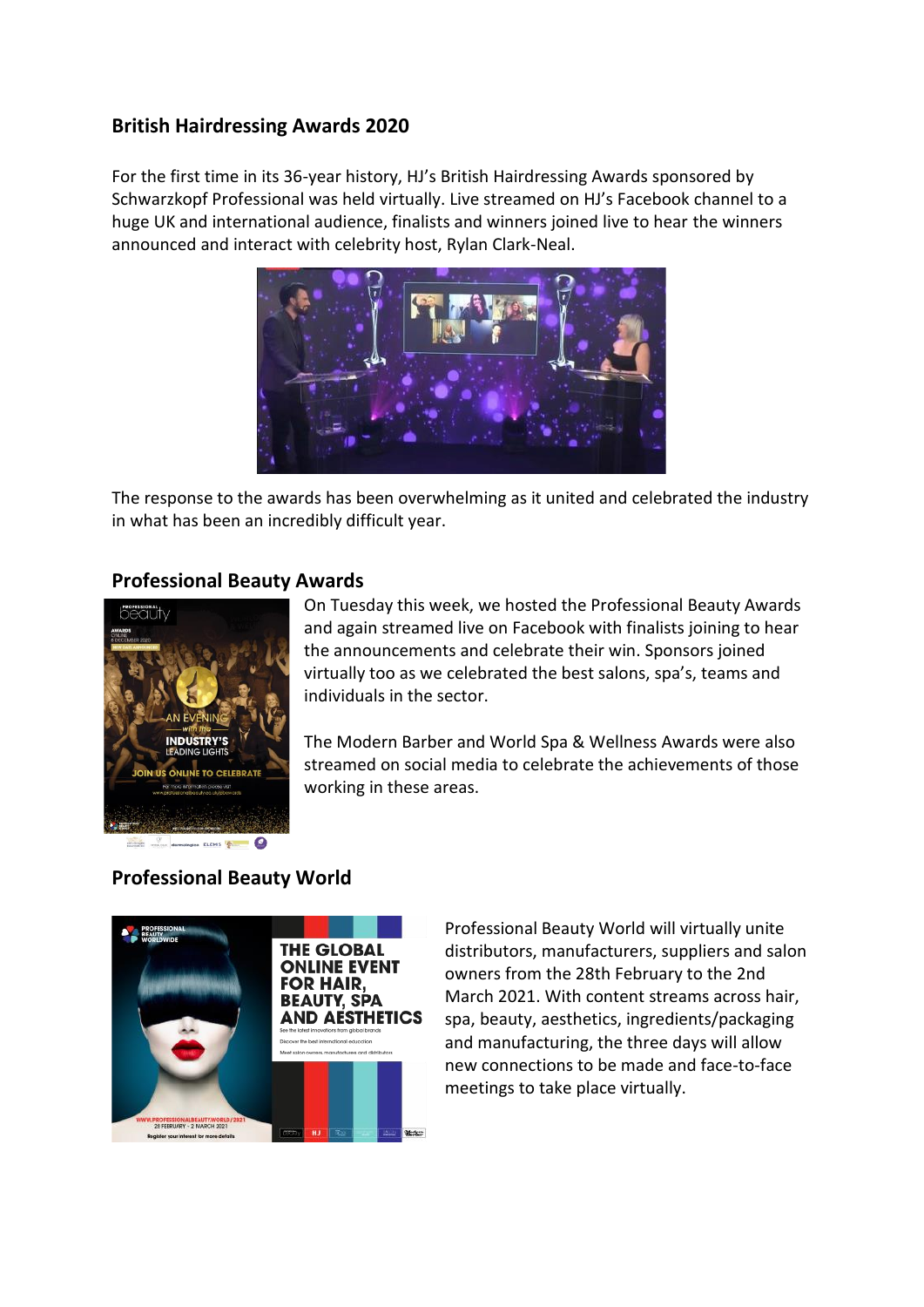#### **Professional Beauty**



Plans are underway for the return of Professional Beauty on the 17th & 18th May 2021 at ExCeL London. Content streams will cover spa and salon businesses with the finalists and winners of the Professional Beauty and World Spa & Wellness Awards being hosted at a Champagne reception.

### **Salon International**



ExCeL London is the home of Salon International from the 16th – 18th October. Our awareness campaign has already begun and plans are being finalised for the Live show and Seminar content.



Supporting the Hair and Beauty Industry

# **Annual General Meeting and Summer Party 2021**

As long as it is safe to do so, we are planning to run both these events in 2021. At present we have dates booked. However, should there be continued uncertainty in Q1 next year then we may have to revise the dates.

# **Annual General Meeting 2021. (Currently May 7-9 2021. May be postponed)**

The Association's 93rd AGM will be held at the fabulous Bonham Hotel in Edinburgh on May 7th-9th. The hotel is situated in a quiet leafy crescent in the exclusive West End of Edinburgh. The weekend offers unique networking opportunities, an inspiring business speaker, and also a chance to look around the historical city itself.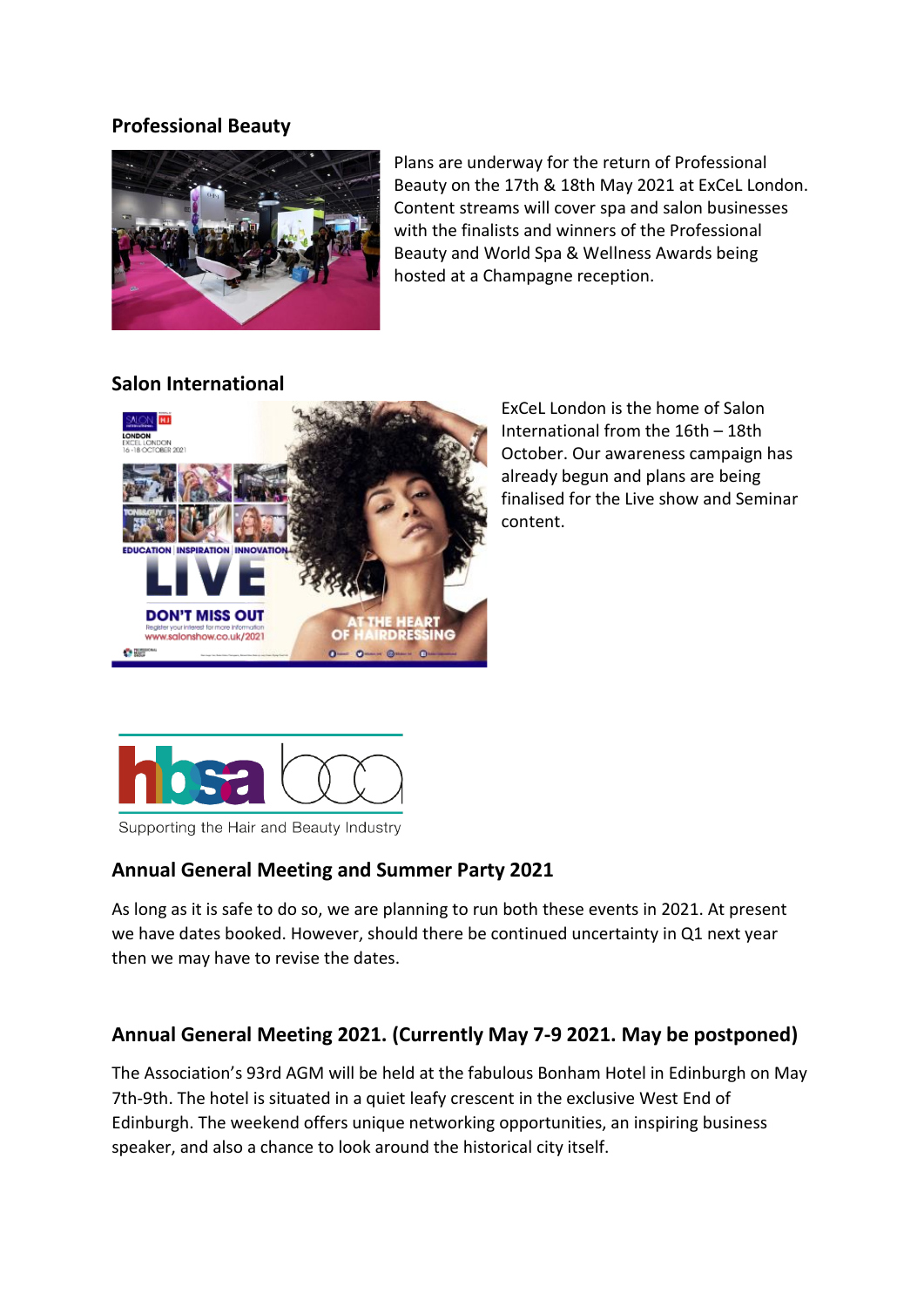

After a sumptuous dinner in the Hotel's award-winning restaurant on the Friday evening, the AGM itself will take place on the morning of 8th May. This will be followed by a business speaker and in the afternoon, we have arranged for a walking tour of the old town which is aimed to be both light-hearted and informative. The Saturday night dinner will be in the town and is always a highlight of the AGM weekend. Further details about the AGM weekend will be sent out in due course.

# **Summer Party 2021. July 5 2021**

The annual Summer Party is a firm favourite amongst HBSA members. We were planning to hold the event at the Stationers' Hall in Central London in 2021 on July 5th. However, we have just been informed that the venue has decided to bring their planned refurbishment work forward in the year, so we are currently looking at alternative venues. Please keep July 5th in your diary for now, and we will confirm the 2021 details as soon as they have been agreed.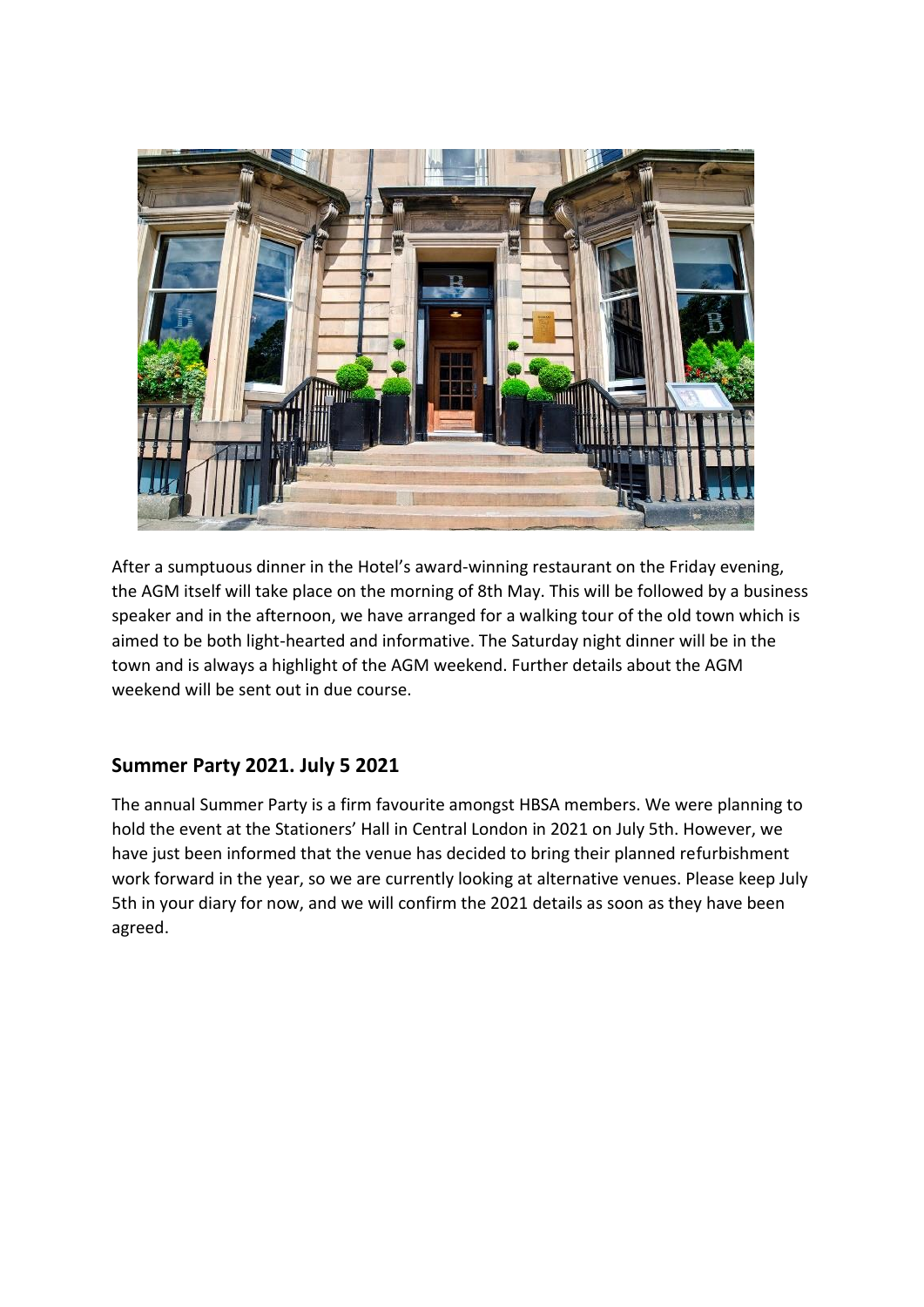# **International 2021 Exhibitions Calendar**

| <b>DATE</b> | <b>EVENT</b>                   | <b>COUNTRY</b> | <b>CITY</b> | <b>DAYS</b>    | <b>WEBSITE</b>                                       | <b>CONTACT</b>     | <b>EMAIL</b>                          |
|-------------|--------------------------------|----------------|-------------|----------------|------------------------------------------------------|--------------------|---------------------------------------|
|             | Cosmoprof                      |                |             |                |                                                      | Ms. Joanne         |                                       |
| 09/11/20    | Asia                           | China          | Hong Kong   | 3              | http://www.cosmoprof-asia.com                        | Fai                | joannefai@cmpasia.com                 |
|             |                                |                |             |                |                                                      | Jayne Lewis-       |                                       |
| 15/11/20    | HJ Live North                  | UK             | Manchester  | $\overline{2}$ | www.salonexhibitions.co.uk                           | Orr                | jayne@hji.co.uk                       |
|             | <b>British</b><br>Hairdressing |                |             |                |                                                      | Jayne Lewis-       |                                       |
| 30/11/20    | Awards                         | UK             | London      | $\mathbf{1}$   |                                                      | Orr                | jayne@hji.co.uk                       |
|             | <b>Beauty Fair</b>             |                |             |                |                                                      |                    |                                       |
| 04/12/20    | Estetica                       | Brazil         | São Paulo   | $\overline{4}$ | https://www.beautyfair.com.br                        |                    |                                       |
|             |                                |                |             |                |                                                      | Ms. Susan          | nga.nguyen@ubm.com/Lakkana.k@ubm.com/ |
| 14/12/20    | Asean Beauty                   | Thailand       | Bangkok     | 3              | http://www.aseanbeautyshow.com/en-us/home.aspx       | Nguyen             | UK liz@dobelmann.com                  |
|             | Professional                   |                |             |                |                                                      |                    |                                       |
|             | Beauty India                   |                |             |                |                                                      |                    |                                       |
| 15/12/20    | Chennai                        | India          | Chennai     | $\overline{2}$ | https://professionalbeauty.in                        |                    |                                       |
|             | InterCharm                     |                |             |                |                                                      |                    | info@intercharmkorea.com,             |
| 17/12/20    | Korea<br>International         | Korea          | Seoul       | 3              | http://www.intercharmkorea.com                       |                    | myungji.ko@reedkfairs.com             |
|             | Beauty                         |                |             |                |                                                      |                    |                                       |
| 18/01/21    | Exposition                     | <b>USA</b>     | Las Vegas   | $\overline{2}$ | https://internationalbeautyexposition.com            |                    |                                       |
|             | <b>British</b>                 |                |             |                |                                                      |                    |                                       |
|             | Hairdressing                   |                |             |                |                                                      |                    |                                       |
|             | <b>Business</b>                |                |             |                |                                                      |                    |                                       |
| 25/01/21    | Awards                         | UK             | London      | $\mathbf{1}$   |                                                      |                    |                                       |
|             | Olympia                        |                |             |                |                                                      |                    |                                       |
|             | <b>Beauty Virtual</b>          |                |             |                |                                                      |                    |                                       |
| 05/02/21    | Event                          | UK             | London      | $\overline{3}$ | https://www.olympiabeauty.co.uk/                     | Laura Tarling      | Laura.tarling@olympiabeauty.co.uk     |
|             | Beyond<br>Beauty               |                |             |                |                                                      |                    | Janice.Lee@informa.com,               |
| 04/02/21    | Americans                      | <b>USA</b>     | Miami       | 3              | https://www.beyondbeautyamericas.com/#               | Janice Lee         | info@beyondbeautyamericas.com         |
|             | <b>Beauty World</b>            |                |             |                |                                                      |                    |                                       |
|             | Japan                          |                |             |                |                                                      |                    |                                       |
| 08/02/21    | Fukuoka                        | Japan          | Fukuoka     | $\overline{2}$ | http://www.beautyworldjapan.com/english/             |                    | info@beautyworldjapan.com             |
|             | World Spa &                    |                |             |                |                                                      |                    |                                       |
| 20/02/21    | Wellness                       | <b>UAE</b>     | Dubai       | $2^{\circ}$    | https://worldspawellness.com/e/wswdubai/site/home    |                    |                                       |
|             | Professional                   |                |             |                |                                                      |                    |                                       |
| 28/02/21    | <b>Beauty World</b>            | UK             | London      | 3              | http://professionalbeauty.co.uk/e/pbnorth/site/Home/ | <b>Steve James</b> | steve@professionalbeauty.co.uk        |
|             | The Hair                       |                |             |                |                                                      |                    |                                       |
| 28/02/21    | Project                        | Belgium        | Kortrijk    | $\overline{2}$ | https://www.thehairproject.eu                        |                    | info@thehairproject.eu                |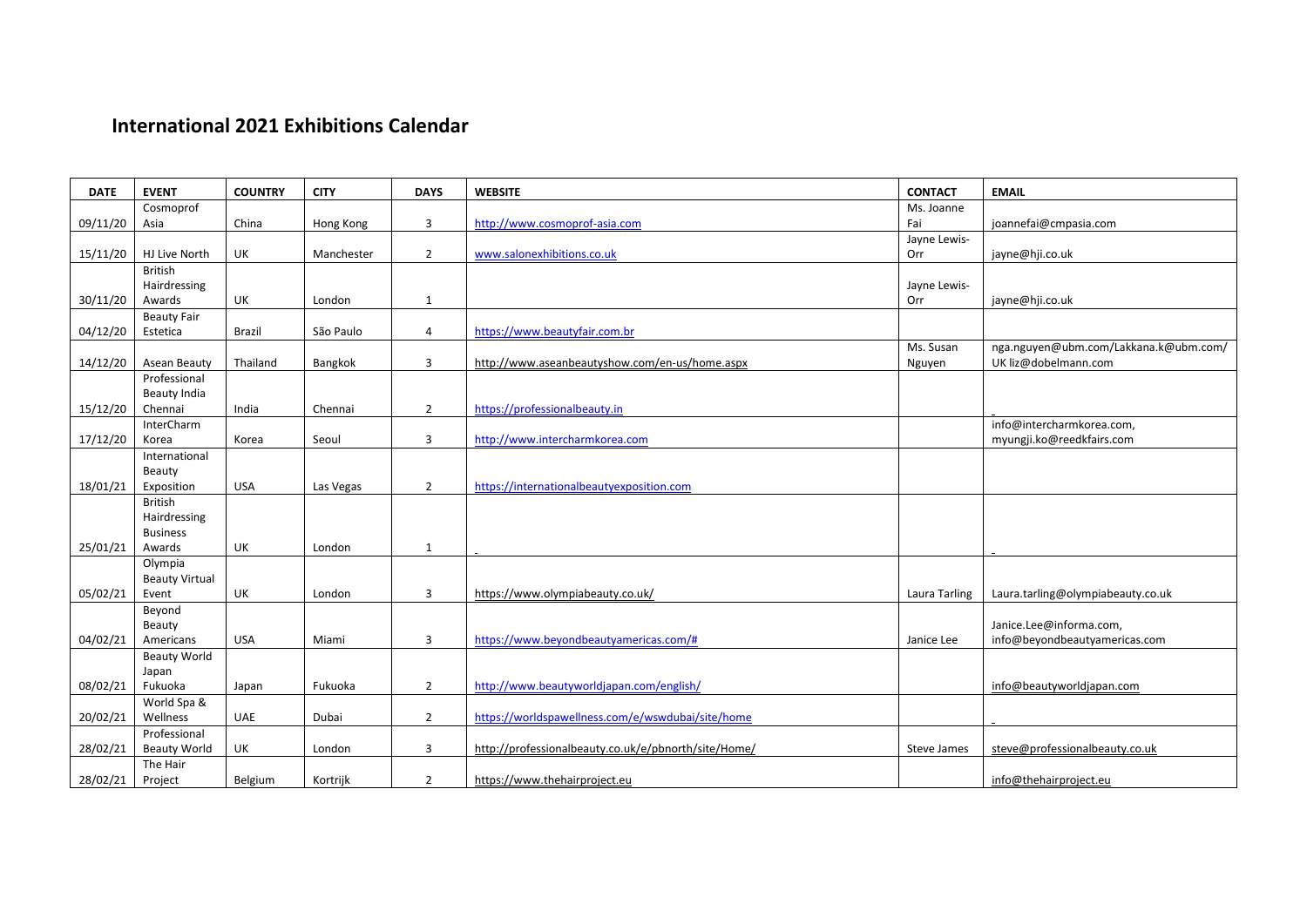|          | International         |               |             |                |                                                                                |                |                                    |
|----------|-----------------------|---------------|-------------|----------------|--------------------------------------------------------------------------------|----------------|------------------------------------|
|          | Salon and Spa         |               | Long Beach, |                |                                                                                | Kelley         |                                    |
| 14/03/21 | Expo                  | <b>USA</b>    | CA          | 3              | https://probeauty.org/isselb/                                                  | McCarthy       | kelley@probeauty.org               |
|          |                       |               |             |                |                                                                                | Antonella      |                                    |
|          |                       |               |             |                |                                                                                | Ferraiuolo,    | antonella.ferraiuolo@cosmoprof.it, |
|          |                       |               |             |                |                                                                                | Arianna Rizzi, | Arianna.Rizzi@cosmoprof.it         |
| 18/03/21 | Cosmoprof             | Italy         | Bologna     | $\overline{4}$ | www.cosmoprof.com                                                              | Landi Paolo    | Paolo.landi@cosmoprof.it           |
|          | Professional          |               |             |                |                                                                                |                |                                    |
|          | <b>Beauty Virtual</b> |               |             |                | https://professionalbeauty.co.uk/site/newsdetails/professional-beauty-virtual- |                |                                    |
| 23/03/21 | Week                  | UK            |             | $\overline{7}$ | beauty-week--                                                                  |                |                                    |
| 27/03/21 | <b>Hair Brazil</b>    | <b>Brazil</b> | Sao Paulo   | 4              | http://www.hairbrasil.com/                                                     |                | hairbrasil@hairbrasil.com.br       |
|          | <b>Beauty World</b>   |               |             |                |                                                                                |                |                                    |
| 19/04/21 | Japan                 | Japan         | Tokyo       | 3              | http://www.beautyworldjapan.com/english/                                       |                | info@beautyworldjapan.com          |
|          | Indobeauty            |               |             |                |                                                                                |                |                                    |
| 22/04/21 | Expo                  | Indonesia     | Indonesia   | 3              | https://indobeautyexpo.com                                                     |                | natasha.ameila@kristamedia.com     |
|          | China Beauty          |               |             |                |                                                                                |                |                                    |
| 06/05/21 | Expo                  | China         | Shanghai    | $\overline{3}$ | https://www.chinabeautyexpo.com/en/homepage.html                               |                | exhibitions@chinabeautyexpo.com    |
|          | Hotel & Spa           |               | London      |                |                                                                                |                |                                    |
| 11/05/21 | Tech Live             | UK            | ExCel,      | $\overline{2}$ | http://www.hoteltechlive.co.uk                                                 |                |                                    |
|          | Professional          |               |             |                |                                                                                |                |                                    |
|          | Beauty                |               | London      |                |                                                                                |                |                                    |
| 16/05/21 | London                | <b>UK</b>     | ExCel,      | $\overline{2}$ |                                                                                | Steve James    | steve@professionalbeauty.co.uk     |
| 16/05/21 | Colour World          | UK            | London      | $\overline{2}$ | https://www.colourworlduk.com                                                  | Nicky James    | nicky@ihaa.co.uk                   |
|          | Aesthetic             |               |             |                |                                                                                |                |                                    |
| 22/05/21 | Medicine Live         | UK            | Olympia,    | $\overline{2}$ | https://aestheticmed.co.uk/e/amlive/site/home                                  |                | jack@aestheticmed.co.uk            |
|          | <b>Beauty UK</b>      |               |             |                |                                                                                |                |                                    |
|          | Hair/Barber           |               |             |                |                                                                                |                |                                    |
| 23/05/21 | UK                    | UK            | Birmingham  | $\overline{2}$ | http://www.beautyukshow.com                                                    |                | via website                        |
|          | <b>Top Hair</b>       |               |             |                |                                                                                | Katja          |                                    |
| 29/05/21 | International         | Germany       | Dusseldorf  | $\overline{2}$ | http://www.top-hair-international.com/                                         | Sprenger       | katja.sprenger@tophair.de          |
|          | Hair X                |               |             |                |                                                                                |                |                                    |
| 30/05/21 | Perience              | Netherlands   | Gorinchem   | $\overline{2}$ | https://www.hair-xperience.nl                                                  |                | gorinchem@evenementenhal.nl        |
|          | Barber                |               |             |                |                                                                                |                |                                    |
| 06/06/21 | Connect               | UK            | Telford     | $\overline{2}$ | http://barberconnect.co.uk                                                     |                | info@barberconnect.co.uk           |
|          | Beauty                |               |             |                |                                                                                | Filiz          |                                    |
| 16/06/21 | Eurasia               | Turkey        | Istanbul    | $\overline{3}$ | http://www.beautyeurasia.com                                                   | Mehmedova      | filiz.mehmedova@beautyeurasia.com  |
| 20/06/21 | <b>IBS Las Vegas</b>  | <b>USA</b>    | Las Vegas   | 3              | http://www.ibslasvegas.com/                                                    | Liza Wylie     | lwylie@questex.com                 |
|          | Facial                |               |             |                |                                                                                |                |                                    |
|          | Aesthetic             |               |             |                |                                                                                |                |                                    |
|          | Conference &          |               |             |                |                                                                                |                |                                    |
| 25/06/21 | Exhibition            | UK            | London      | 3              | https://www.faceconference.com/en/home.html                                    |                |                                    |
|          | Cosmoprof             |               |             |                |                                                                                | Daniela        |                                    |
| 27/06/21 | North America         | <b>USA</b>    | Las Vegas   | 3              | http://www.cosmoprofnorthamerica.com                                           | Ciocan         | daniela.ciocan@sogecosamericas.com |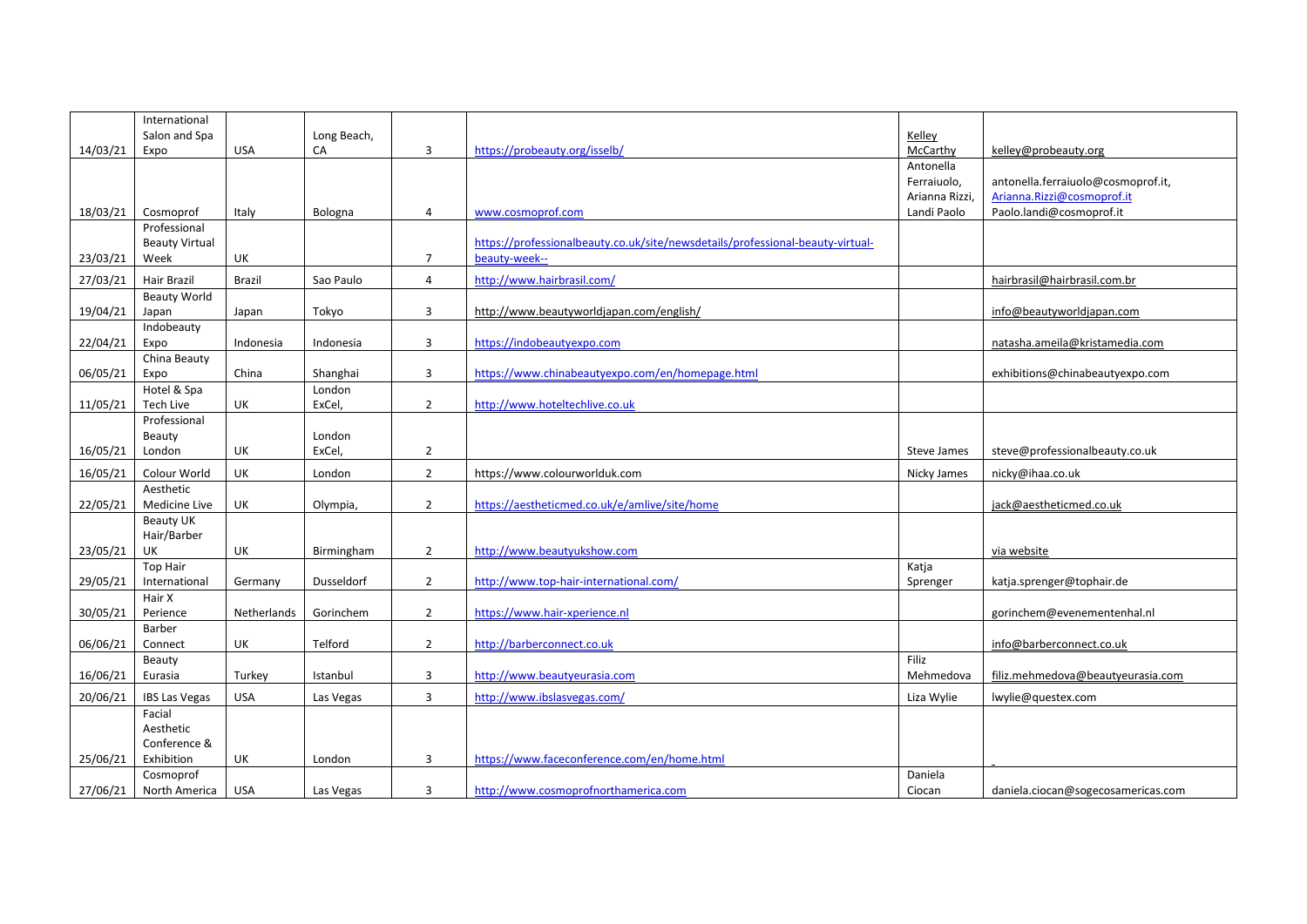| 05/07/21 | Barberfest                      | UK         | Brighton     | $\mathbf{1}$   | https://barberfest.co.uk                                              |                     |                                                                 |
|----------|---------------------------------|------------|--------------|----------------|-----------------------------------------------------------------------|---------------------|-----------------------------------------------------------------|
|          |                                 |            |              |                |                                                                       | Liza Wylie,         |                                                                 |
|          |                                 |            |              |                |                                                                       | <b>Kim</b>          | lwylie@questex.com,                                             |
| 25/07/21 | <b>IBS</b>                      | <b>USA</b> | New York     | 3              | www.ibsnewyork.com                                                    | Heywood             | ibseducation@questex.com                                        |
| 29/07/21 | Cosmobeaute                     | Vietnam    | Vietnam      | $\overline{3}$ | http://www.cosmobeauteasia.com                                        |                     | info@veas.com.vn                                                |
|          | South China                     |            |              |                |                                                                       | Candice             |                                                                 |
| 29/07/21 | <b>Beauty Expo</b>              | China      | Shenzhen     | 3              | www.southchinabeautyexpo.com                                          | Zhou                | info-china@ubm.com                                              |
|          | Beauty Expo                     |            |              |                |                                                                       |                     |                                                                 |
| 28/08/21 | Australia                       | Australia  | Sydney       | $\overline{2}$ | internationalbeautyexpo.com.au                                        |                     | visit@beautyexpoaustralia.com.au                                |
|          |                                 |            |              |                |                                                                       |                     | sandra@versatilcomunicacao.com.br,                              |
| 04/09/21 | <b>Beauty Fair</b>              | Brazil     | São Paulo    | 3              | www.beautyfair.com.br                                                 |                     | carla@carlabianchi.com.br                                       |
|          | China Beauty                    |            |              |                |                                                                       |                     | westguan@chinainternationalbeauty.com,                          |
| 04/09/21 | Expo                            | China      | Guangzhou,   | 3              | http://www.cantonbeauty.com                                           | Miss Guan           | info@chinainternationalbeauty.com                               |
|          | America's<br><b>Beauty Show</b> | <b>USA</b> |              | 3              | https://www.americasbeautyshow.com/pages/abs                          | Kristen<br>Erickson | kerickson@americasbeautyshow.com/                               |
| 10/09/21 |                                 |            | Chicago      |                |                                                                       |                     | info@AmericasBeautyShow.com<br>murielle.hivert@comexposium.com, |
|          |                                 |            |              |                |                                                                       | Murielle            | contact@standing-events.com                                     |
| 11/09/21 | <b>MCB</b>                      | France     | Paris        | 5              | https://www.mcbbybeauteselection.com/en/home/                         | <b>HIVERT</b>       | evannouque@standing-events.com                                  |
|          | <b>InterCharm</b>               |            |              |                |                                                                       | Tatyana             |                                                                 |
| 22/09/21 | Ukraine                         | Ukraine    | Kiev,        | 3              | www.intercharm.kiev.ua                                                | Fedorova            | T.Fedorova@pe.com.ua                                            |
|          | Professional                    |            |              |                |                                                                       |                     |                                                                 |
| 26/09/21 | <b>Beauty North</b>             | UK         | Manchester   | $\overline{2}$ |                                                                       |                     |                                                                 |
| 01/10/21 | Cosmobeaute                     | Malaysia   | Kuala Lumpur | 3              | https://www.cosmobeauteasia.com/indonesia/                            |                     | info@ptprakarsa.com, enquiry@ecmi.com.my                        |
|          | Olympia                         |            | Olympia,     |                |                                                                       |                     |                                                                 |
| 03/10/21 | <b>Beauty Show</b>              | UK         | London       | $\overline{2}$ | http://www.olympiabeauty.co.uk/                                       | Ian Archbold        | ian.archbold@olympiabeauty.co.uk                                |
|          | Beautyworld                     |            |              |                |                                                                       | Elaine              |                                                                 |
| 05/10/21 | <b>Middle East</b>              | UAE        | Dubai        | 3              | http://www.beautyworldme.com/frankfurt/51/for-exhibitors/welcome.aspx | Oconnel             | elaine.oconnell@uae.messefrankfurt.com                          |
|          | The Hair                        |            |              |                |                                                                       | Annick              | annickpycarelle@kortrijkxpo.com,                                |
| 10/10/21 | Project                         | Belgium    | Belgium      | $\overline{2}$ | http://www.thehairproject.eu/                                         | Pycarelle           | info@thehairproject.eu                                          |
|          | Salon                           |            |              |                |                                                                       | Jayne Lewis-        |                                                                 |
| 16/10/21 | International                   | UK         | London       | $\overline{3}$ | www.salonexhibitions.co.uk                                            | Orr                 | jayne@hji.co.uk                                                 |
|          |                                 |            |              |                |                                                                       | Ann Donlon          |                                                                 |
|          | Premiere                        |            |              |                |                                                                       | 01 407 265          |                                                                 |
| 17/10/21 | Orlando                         | <b>USA</b> | Florida      | 3              | http://www.premiereorlandoshow.biz/                                   | 3131 ex 113         | ann@premiershows.com                                            |
| 17/10/21 | <b>Tribute Show</b>             | UK         | London       | $\mathbf{1}$   | http://www.tribu-te.co.uk                                             | Nicky James         | nicky@ihaa.co.uk                                                |
|          | <b>Beauty World</b>             |            |              |                |                                                                       |                     |                                                                 |
| 18/10/21 | Japan West                      | Japan      | Osaka        | $\mathbf{3}$   | http://www.beautyworldjapan.com/english/                              |                     | info@beautyworldjapan.com                                       |
|          | China Beauty                    |            |              |                |                                                                       |                     |                                                                 |
| 19/10/21 | Expo                            | China      | Beijing      | 3              | http://en.chinabeautyexpo.com                                         |                     | exhibitions@chinabeautyexpo.com                                 |
| 21/10/21 | Cosmobeaute                     | Indonesia  | Jakarta      | 3              | https://www.cosmobeauteasia.com/indonesia/                            |                     | info@ptprakarsa.com, enquiry@ecmi.com.my                        |
|          | Indie Beauty                    |            |              |                |                                                                       |                     |                                                                 |
| 21/10/21 | Expo                            | UK         | London       | $\overline{2}$ | https://indiebeautyexpo.com/exhibit/                                  |                     |                                                                 |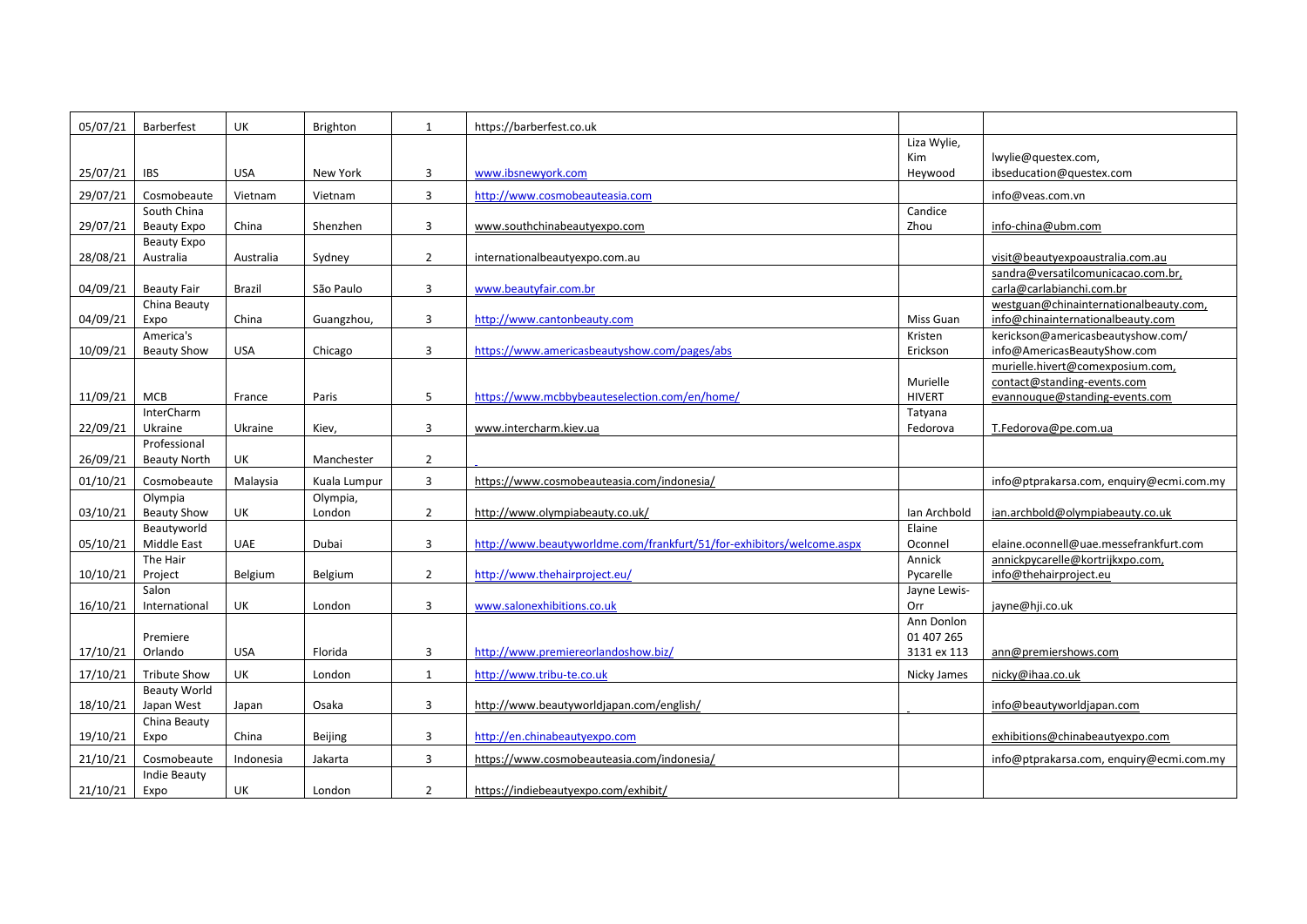|          |                     |              |              |   |                                                                             | Jaime de la  |                                    |
|----------|---------------------|--------------|--------------|---|-----------------------------------------------------------------------------|--------------|------------------------------------|
| 22/10/21 | Salon Look          | Spain        | Madrid       |   | http://www.ifema.es/salonlook 06/Informacion general/Presentacion/index.htm | Figuera      | salonlook@ifema.es, drree@ifema.es |
|          | Expo Beauty         |              |              |   |                                                                             |              |                                    |
| 25/10/21 | Show                | Mexico       | Mexico City  |   | https://www.expobeautyshow.com/en-us.html                                   |              |                                    |
|          | Intercharm          |              |              |   |                                                                             |              | polina.pekova@reedexpo.ru,         |
| 27/10/21 | Professional        | Russia       | Moscow       | 3 | http://www.intercharm.ru/en/                                                |              | anna.nebaeva@reedexpo.ru           |
| 01/11/21 | Salon Africa        | South Africa | Johannesburg |   | probeauty.co.za                                                             |              |                                    |
|          | Aesthetic           |              |              |   |                                                                             |              |                                    |
|          | Medicine            |              |              |   |                                                                             |              |                                    |
| 06/11/21 | Ireland             | Ireland      | Dublin       |   | https://aestheticmed.co.uk/e/amireland/site/home                            |              | jack@aestheticmed.co.uk            |
|          | HJ Live Ireland     |              |              |   |                                                                             | Jayne Lewis- |                                    |
| 07/11/21 | (RDS Dublin)        | Ireland      | Dublin       |   | www.salonexhibitions.co.uk                                                  | Orr          | jayne@hji.co.uk                    |
|          | Professional        |              |              |   |                                                                             | Jayne Lewis- |                                    |
| 07/11/21 | Beauty Ireland      | Ireland      | <b>RDS</b>   |   | https://professionalbeauty.co.uk/e/Ireland/site/Home                        | Orr          | jayne@hji.co.uk                    |
|          | Professional        |              |              |   |                                                                             |              |                                    |
| 10/11/21 | <b>Beauty North</b> | UK           | Manchester   |   | http://professionalbeauty.co.uk/e/pbnorth/site/Home/                        | Steve James  | steve@professionalbeauty.co.uk     |
|          | Beauté              |              |              |   |                                                                             | Elfie        |                                    |
| 21/11/21 | Sélection           | France       | Lyon         | 2 | www.beauteselection.com                                                     | Vannouque    | contact@standing-events.com        |
|          | Salon Beaute        |              |              |   |                                                                             | Elfie        |                                    |
| 21/11/21 | Selection           | France       | Lyon         |   | http://www.beauteselection.com                                              | Vannouque    | evannouque@standing-events.com     |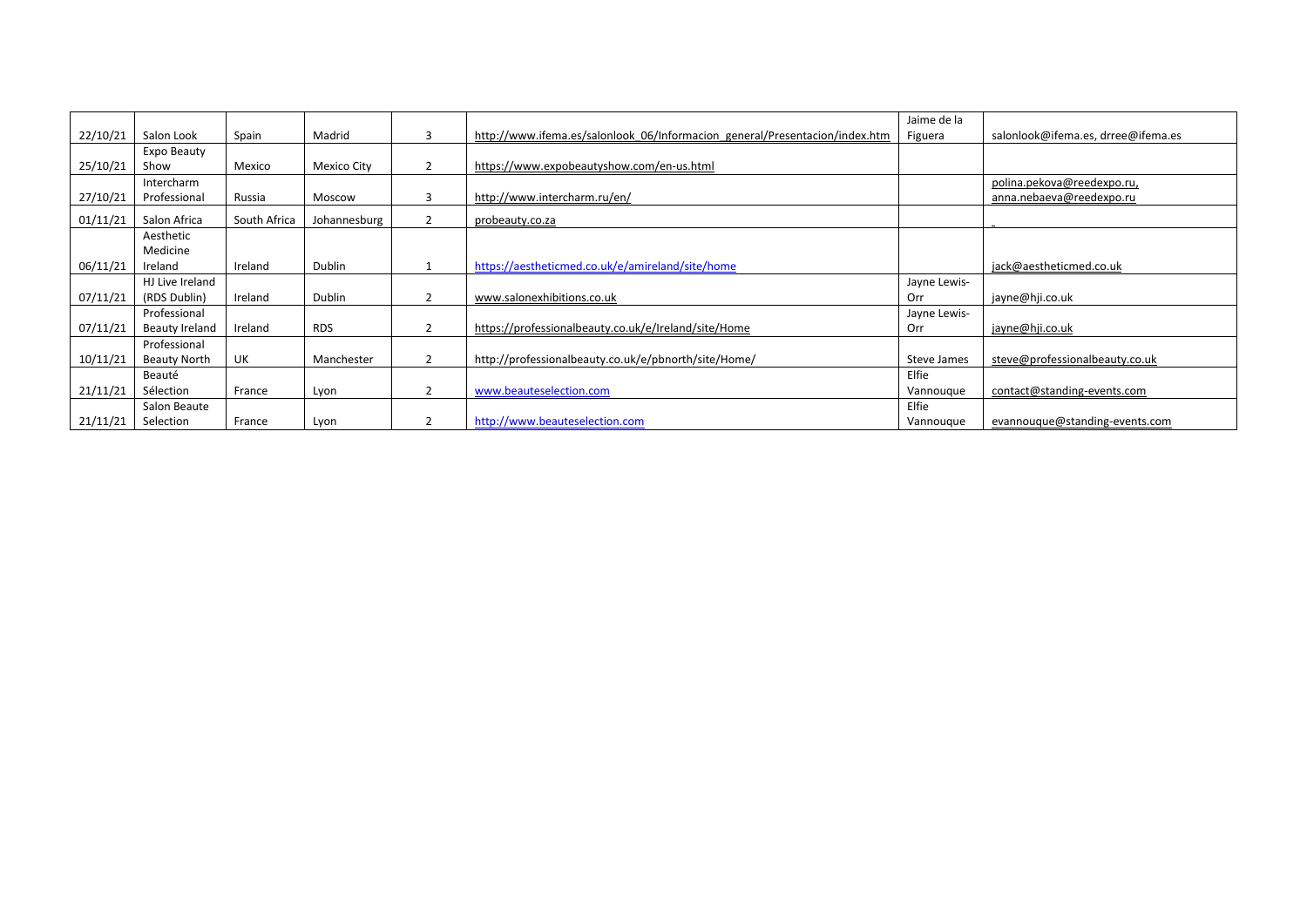# **UK 2021 Exhibitions Calendar**

| <b>DATE</b> | <b>EVENT</b>                                | <b>COUNTRY</b> | <b>CITY</b>        | <b>DAYS</b>    | <b>WEBSITE</b>                                       | CONTACT             | <b>EMAIL</b>                     |
|-------------|---------------------------------------------|----------------|--------------------|----------------|------------------------------------------------------|---------------------|----------------------------------|
| 25/01/21    | <b>British Hairdressing Business Awards</b> | UK             | London             | 1              |                                                      |                     |                                  |
| 28/02/21    | Professional Beauty World                   | UK             | London             | 3              | http://professionalbeauty.co.uk/e/pbnorth/site/Home/ | Steve James         | steve@professionalbeauty.co.uk   |
| 23/03/21    | Professional Beauty Virtual Week            | UK             |                    | $\overline{7}$ | https://professionalbeauty.co.uk/                    |                     |                                  |
| 11/05/21    | Hotel & Spa Tech Live                       | UK             | London ExCel       | $\overline{2}$ | http://www.hoteltechlive.co.uk                       |                     |                                  |
| 16/05/21    | Professional Beauty London                  | UK             | London ExCel       | $\overline{2}$ |                                                      | Steve James         | steve@professionalbeauty.co.uk   |
| 16/05/21    | Colour World                                | UK             | London             | $\overline{2}$ | https://www.colourworlduk.com                        | Nicky James         | nicky@ihaa.co.uk                 |
| 22/05/21    | Aesthetic Medicine Live                     | UK             | Olympia,           | $\overline{2}$ | https://aestheticmed.co.uk/e/amlive/site/home        |                     | jack@aestheticmed.co.uk          |
| 23/05/21    | Beauty UK Hair/Barber UK                    | UK             | Birmingham         | $\overline{2}$ | http://www.beautyukshow.com                          |                     | via website                      |
| 06/06/21    | <b>Barber Connect</b>                       | UK             | Telford            | $\overline{2}$ | http://barberconnect.co.uk                           |                     | info@barberconnect.co.uk         |
| 25/06/21    | Facial Aesthetic Conference &<br>Exhibition | UK             | London             | 3              | https://www.faceconference.com/en/home.html          |                     |                                  |
| 05/07/21    | Barberfest                                  | UK             | Brighton           | $\mathbf{1}$   | https://barberfest.co.uk                             |                     |                                  |
| 26/09/21    | Professional Beauty North                   | UK             | Manchester         | $\overline{2}$ |                                                      |                     |                                  |
| 03/10/21    | Olympia Beauty Show                         | UK             | Olympia,<br>London | $\overline{2}$ | http://www.olympiabeauty.co.uk/                      | Ian Archbold        | ian.archbold@olympiabeauty.co.uk |
| 16/10/21    | Salon International                         | UK             | London             | 3              | www.salonexhibitions.co.uk                           | Jayne Lewis-<br>Orr | jayne@hji.co.uk                  |
| 17/10/21    | <b>Tribute Show</b>                         | UK             | London             | $\mathbf{1}$   | http://www.tribu-te.co.uk                            | Nicky James         | nicky@ihaa.co.uk                 |
| 21/10/21    | Indie Beauty Expo                           | UK             | London             | $\overline{2}$ | https://indiebeautyexpo.com/exhibit/                 |                     |                                  |
| 10/11/21    | Professional Beauty North                   | UK             | Manchester         | $\overline{2}$ | http://professionalbeauty.co.uk/e/pbnorth/site/Home/ | Steve James         | steve@professionalbeauty.co.uk   |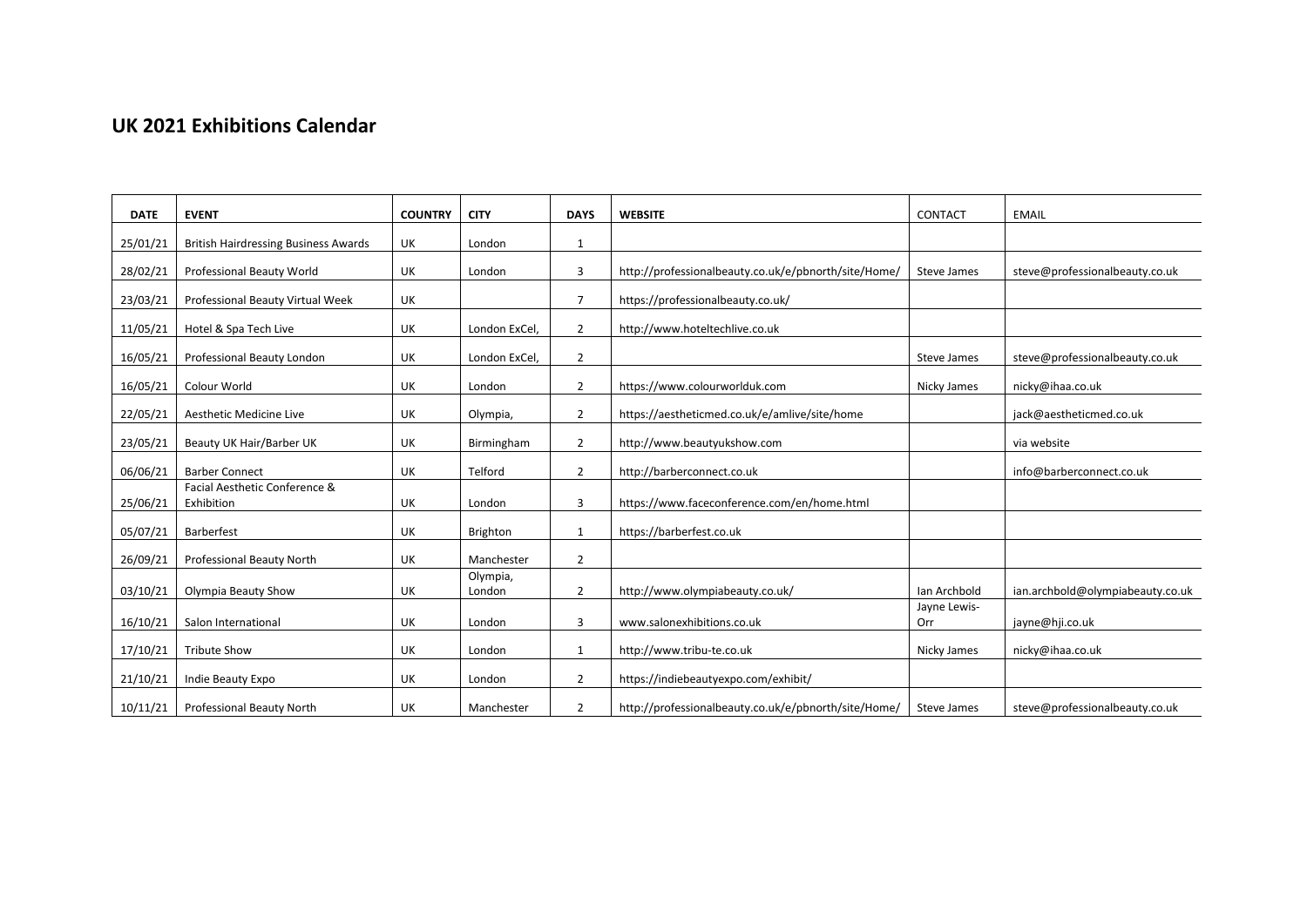# **EU 2021 Exhibitions Calendar**

| <b>DATE</b> | <b>EVENT</b>                                          | <b>COUNTRY</b> | <b>CITY</b>     | <b>DAYS</b>    | <b>WEBSITE</b>                                       | <b>CONTACT</b> | <b>EMAIL</b>                       |
|-------------|-------------------------------------------------------|----------------|-----------------|----------------|------------------------------------------------------|----------------|------------------------------------|
| 25/01/21    | <b>British Hairdressing</b><br><b>Business Awards</b> | UK             |                 |                |                                                      |                |                                    |
|             |                                                       |                | London          | 1              |                                                      |                |                                    |
| 28/02/21    | The Hair Project                                      | Belgium        | Kortrijk        | $\overline{2}$ | https://www.thehairproject.eu                        |                | info@thehairproject.eu             |
|             | <b>Professional Beauty</b>                            |                |                 |                |                                                      |                |                                    |
| 28/02/21    | World                                                 | <b>UK</b>      | London          | 3              | http://professionalbeauty.co.uk/e/pbnorth/site/Home/ | Steve James    | steve@professionalbeauty.co.uk     |
|             |                                                       |                |                 |                |                                                      | Antonella      |                                    |
|             |                                                       |                |                 |                |                                                      | Ferraiuolo,    | antonella.ferraiuolo@cosmoprof.it, |
|             |                                                       |                |                 |                |                                                      | Arianna Rizzi, | Arianna.Rizzi@cosmoprof.it         |
| 18/03/21    | Cosmoprof                                             | Italy          | Bologna         | 4              | www.cosmoprof.com                                    | Landi Paolo    | Paolo.landi@cosmoprof.it           |
|             | <b>Professional Beauty</b>                            |                |                 |                |                                                      |                |                                    |
| 23/03/21    | Virtual Week                                          | <b>UK</b>      |                 | $\overline{7}$ | https://professionalbeauty.co.uk/                    |                |                                    |
|             |                                                       |                | London          |                |                                                      |                |                                    |
| 11/05/21    | Hotel & Spa Tech Live                                 | UK             | ExCel,          | $\overline{2}$ | http://www.hoteltechlive.co.uk                       |                |                                    |
|             | <b>Professional Beauty</b>                            |                | London          |                |                                                      |                |                                    |
| 16/05/21    | London                                                | UK             | ExCel,          | $\overline{2}$ |                                                      | Steve James    | steve@professionalbeauty.co.uk     |
| 16/05/21    | Colour World                                          | UK             | London          | $\overline{2}$ | https://www.colourworlduk.com                        | Nicky James    | nicky@ihaa.co.uk                   |
|             | <b>Aesthetic Medicine</b>                             |                |                 |                |                                                      |                |                                    |
| 22/05/21    | Live                                                  | UK             | Olympia,        | $\overline{2}$ | https://aestheticmed.co.uk/e/amlive/site/home        |                | jack@aestheticmed.co.uk            |
|             | Beauty UK Hair/Barber                                 |                |                 |                |                                                      |                |                                    |
| 23/05/21    | UK                                                    | UK             | Birmingham      | $\overline{2}$ | http://www.beautyukshow.com                          |                | via website                        |
|             |                                                       |                |                 |                |                                                      | Katja          |                                    |
| 29/05/21    | Top Hair International                                | Germany        | Dusseldorf      | $\overline{2}$ | http://www.top-hair-international.com/               | Sprenger       | katja.sprenger@tophair.de          |
| 30/05/21    | Hair X Perience                                       | Netherlands    | Gorinchem       | $\overline{2}$ | https://www.hair-xperience.nl                        |                | gorinchem@evenementenhal.nl        |
|             |                                                       |                |                 |                |                                                      |                |                                    |
| 06/06/21    | <b>Barber Connect</b>                                 | UK             | Telford         | $\overline{2}$ | http://barberconnect.co.uk                           |                | info@barberconnect.co.uk           |
|             | <b>Facial Aesthetic</b>                               |                |                 |                |                                                      |                |                                    |
|             | Conference &<br>Exhibition                            | UK             |                 | 3              | https://www.faceconference.com/en/home.html          |                |                                    |
| 25/06/21    |                                                       |                | London          |                |                                                      |                |                                    |
| 05/07/21    | Barberfest                                            | UK             | <b>Brighton</b> | $\mathbf{1}$   | https://barberfest.co.uk                             |                |                                    |
| 28/08/21    | <b>Beauty Expo Australia</b>                          | Australia      | Sydney          | $\overline{2}$ | internationalbeautyexpo.com.au                       |                | visit@beautyexpoaustralia.com.au   |
|             |                                                       |                |                 |                |                                                      |                | murielle.hivert@comexposium.com,   |
|             |                                                       |                |                 |                |                                                      | Murielle       | contact@standing-events.com        |
| 11/09/21    | <b>MCB</b>                                            | France         | Paris           | 5              | https://www.mcbbybeauteselection.com/en/home/        | <b>HIVERT</b>  | evannouque@standing-events.com     |